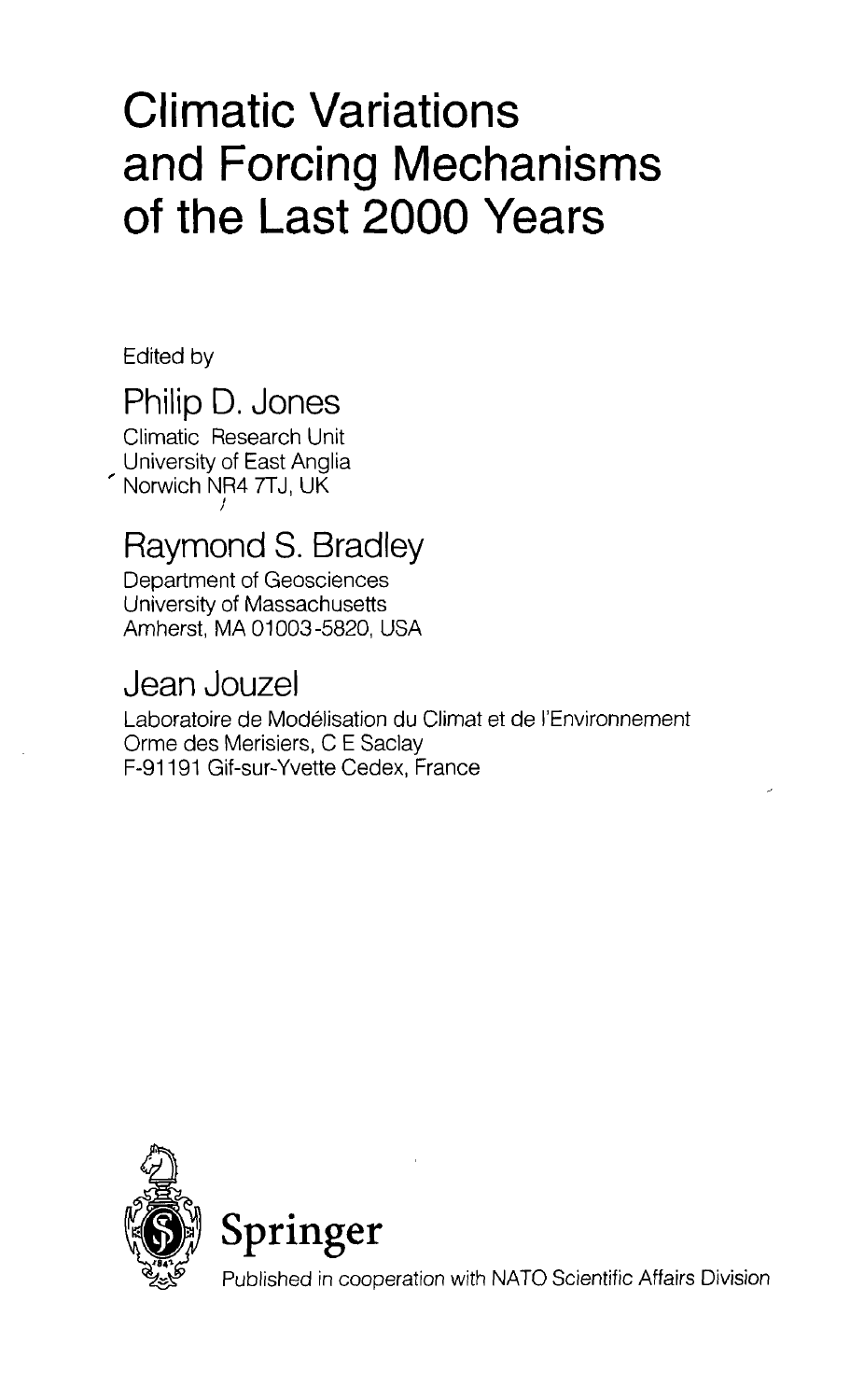#### **Contents**

Introduction

 $\epsilon$ 

*Philip D Jones, Raymond S Bradley and Jean Jouzel*

 $\mathbf{1}$ 

#### **SECTION A: DENDROCLIMATOLOGY**

| 9   |
|-----|
| 43  |
| 67  |
| 85  |
| 109 |
| 125 |
| 141 |
| 161 |
|     |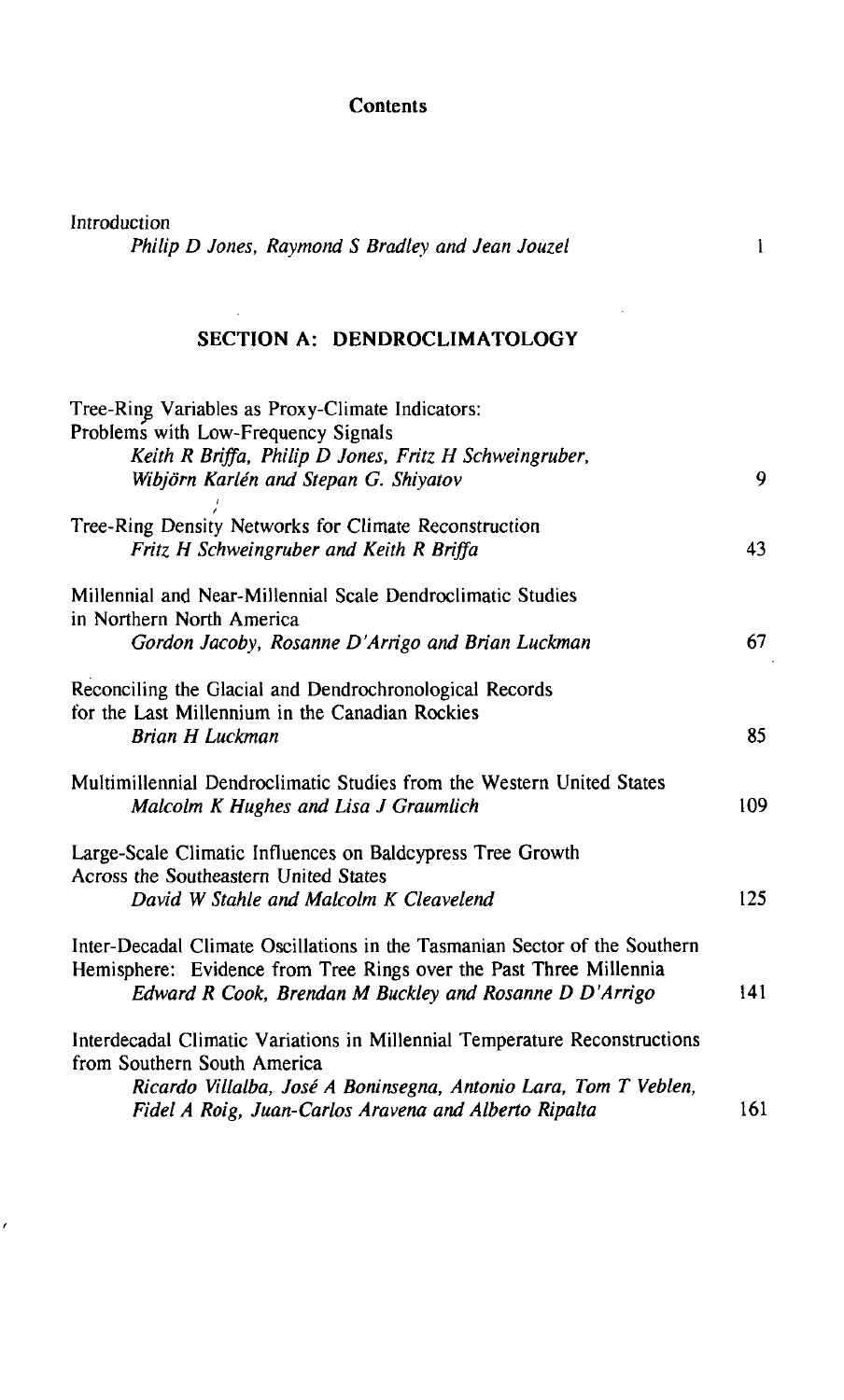#### **SECTION B: ICE CORES**

| Frequency Analysis of an Annually Resolved, 700 Year Paleoclimate<br>Record from the GISP2 Ice Core                                            |     |
|------------------------------------------------------------------------------------------------------------------------------------------------|-----|
| James W C White David Gorodetzky, Edward R Cook<br>and Lisa K Barlow                                                                           | 193 |
| Climate Reconstruction from Water Isotopes:                                                                                                    |     |
| What do we Learn from Isotopic Models?                                                                                                         |     |
| Jean Jouzel, Randy Koster and Sylvie Joussaume                                                                                                 | 213 |
| Climate Changes in the Atlantic Sector of Antarctica Over the Past<br>500 Years from Ice-Core and Other Evidence                               |     |
| David A Peel, Robert Mulvaney, Elizabeth C Pasteur                                                                                             |     |
| and Carolyn Chenery                                                                                                                            | 243 |
| Holocene Climate Changes Recorded in an East Antarctica Ice Core<br>Ellen Mosley-Thompson                                                      | 263 |
| Climatic Changes for the Last 2000 Years Inferred from Ice Core<br>evidence in Tropical Ice Cores                                              |     |
| Lonnie G Thompson                                                                                                                              | 281 |
| Inter-Comparison of Ice Core $\delta^{18}$ O and Precipitation Records from<br>Sites in Canada and Greenland over the Last 3500 Years and over |     |
| the Last Few Centuries in Detail Using EOF Techniques                                                                                          |     |
| David A Fisher, Roy M Koerner, Karl Kuivinen, Henrik B Clausen,                                                                                |     |
| Sigfus J Johnsen, Jorgen-Peter Steffensen, Niels Gundestrup<br>and Claus U Hammer                                                              | 297 |
|                                                                                                                                                |     |

#### **SECTION C: CORALS**

J,

 $\overline{\phantom{a}}$ 

 $\sim$ 

| Coral Records of Climate Change: Understanding Past Variability<br>in the Tropical Ocean-Atmosphere<br>Julia Cole                                               | 331 |
|-----------------------------------------------------------------------------------------------------------------------------------------------------------------|-----|
| The Potential of Massive Corals for the Study of High-Resolution<br>Climate Variation in the Past Millennium<br>Janice M Lough, David J Barnes and Ray B Taylor | 355 |
| Eastern Pacific Corals Monitor El Niño/Southern Oscillation, Precipitation,<br>and Sea Surface Temperature Variability Over the Past 3 Centuries                |     |

*Robert B Dunbar, Braddock K Linsley and Gerard M Wellington* 373

**VIII**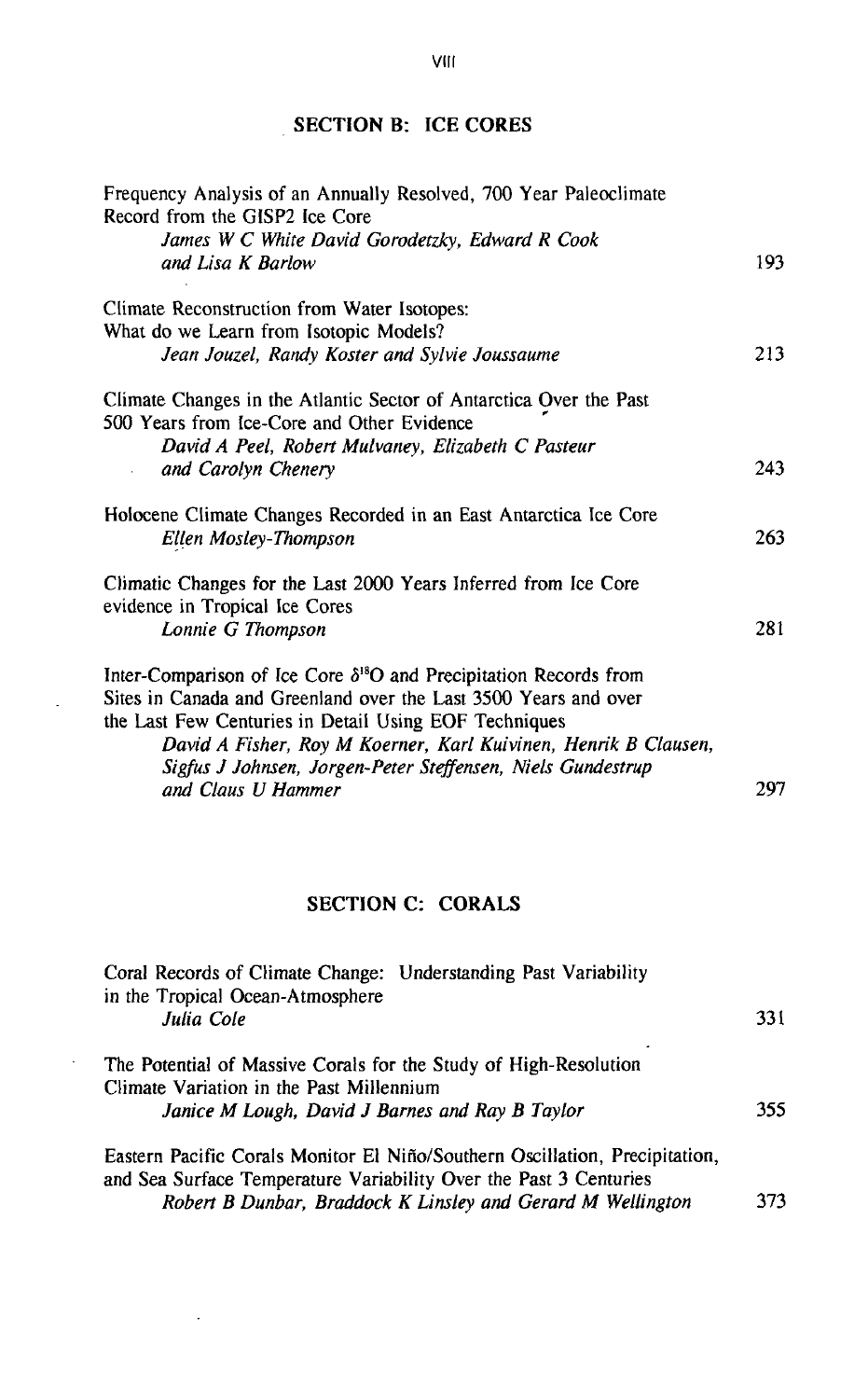#### **SECTION D: HISTORICAL EVIDENCE**

| Reconstructions of Past Climate from Historical Sources<br>in the Czech Lands                        |      |
|------------------------------------------------------------------------------------------------------|------|
| Rudolf Brázdil                                                                                       | 409  |
| The Analysis of Two Bi-Millennial Series: Tiber and Po River Floods<br>Dario Camuffo and Silvia Enzi | -433 |
| می                                                                                                   |      |
| <b>SECTION E: VARVED SEDIMENTS</b>                                                                   |      |
| High Resolution Lacustrine Sediments and their Potential                                             |      |

| Then resolution Labustring ocuments and their retention        |     |
|----------------------------------------------------------------|-----|
| for Paleoclimatic Reconstruction                               |     |
| Bernd Zolitschka                                               | 453 |
| Varved Sediment Records of Recent Seasonal to Millennial-Scale |     |
| Environmental Variability                                      |     |
| Jonathan T Overpeck                                            | 479 |

#### **SECTION F: FORCING FACTORS**

 $\mathcal{R}^{\mathcal{A}}$ 

| Intercomparisons of Proxies for Past Solar Variability<br>Jürg Beer, Werner Mende, Rita Stellmacher and Oran R White                                                                     | 501 |
|------------------------------------------------------------------------------------------------------------------------------------------------------------------------------------------|-----|
| Reconstructions of Past Solar Variability<br>Judith Lean                                                                                                                                 | 519 |
| The Volcanic Record in Ice Cores for the Past 2000 Years<br>Alan Robock and Melissa P Free                                                                                               | 533 |
| Changes in Trace Gas Concentrations During the Last 2000 Years<br>and More Generally, the Holocene<br>Dominique Raynaud, Jean-Marc Barnola, Jerôme Chappellaz<br>and Patricia Martinerie | 547 |
| The Potential for Modeling the Effects of Different Forcing Factors<br>on Climate During the Past 2000 Years<br>David Rind                                                               | 563 |